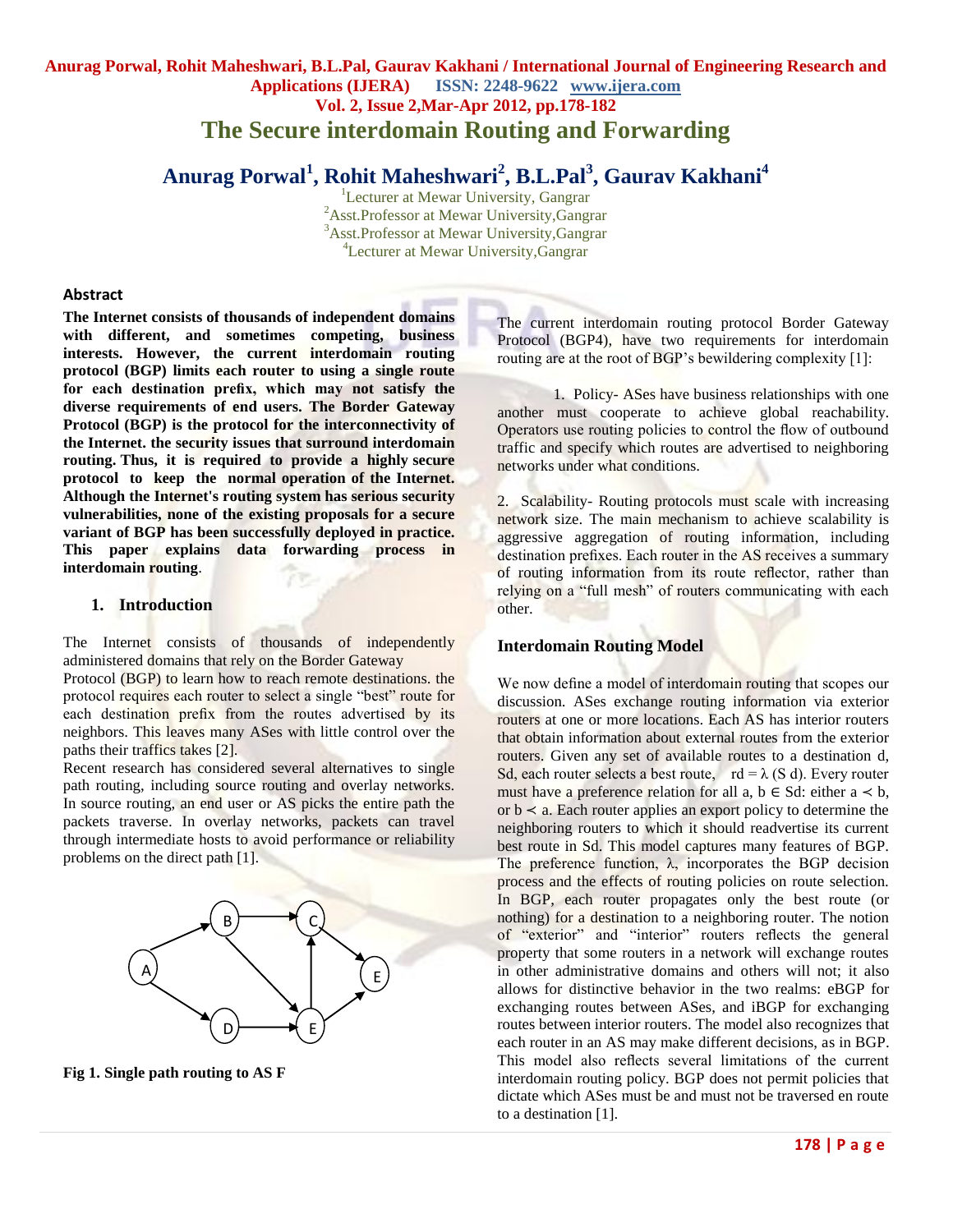#### **Routing Architectures**



**Fig 2 (C) Overlays Networks**

#### **Inter AS routing proposals**

In this section, we present an overview of the current BGP protocol, source routing, and overlay networks. Here we represent each AS as a single router, as illustrated in Figure 2 where five ASes are selecting routes to a destination in AS F. In BGP, each AS selects a single best route (indicated by an asterisk) and advertises it to all neighbors. In source routing, each end host has complete knowledge of the entire topology and can choose whatever paths it wishes. In overlay networks, several overlay nodes connect to the physical network to form

a virtual topology; each node can direct traffic through other overlay nodes en route to the destination [2].

BGP has several features that limit flexibility In path selection [2]:

 Destination-based: BGP distributes reachability information by performing a longest-prefix match on the destination address. As such, packets from different sources going through the same router would follow the same downstream path.

 Single-path routing: A router learns at most one BGP route from each neighbor and must select and advertise a single "best" route. This limits the number of paths advertised and poses severe restrictions on flexibility.

- Path-vector protocol: BGP is a path-vector protocol where routers learn only the AS paths advertised by their neighbors. This improves scalability at the expense of visibility into the possible paths.
- **Example 1** Local-policy based: BGP gives each AS significant flexibility in deciding which routes to select and export. However, the available routes depend on the composition of the local policies in the downstream ASes also.

## **Source Routing**

In source routing, the end hosts or edge routers select the endto-end paths to the destinations. The data packets carry a list of the hops in the path, or flow identifiers that indicate how intermediate routers should direct the traffic. Source routing maximizes flexibility, several difficult challenges remain:

• Limited control for intermediate ASes: Under source routing, intermediate ASes have very little control over how traffic enters and leaves their networks. This makes it difficult for intermediate ASes to engineer their networks and select routes based on their own business goals.

• Scalability: Source routing depends on knowledge of the network topology, at some level of detail, for sources to compute the paths. the sources must receive new topology information quickly when link or router failures make the old paths invalid.

• Efficiency and stability: In source routing, end hosts or edge routers adapt path selection based on application requirements and feedback about the state of the network. in some cases, a large number of selfish sources selecting paths at the same time may lead to suboptimal outcomes, or even instability.

## **Tunnels for Forwarding Data Packets**

Under multi-path routing, routers must be able to forward the packets along the paths chosen by the upstream ASes. In MIRO, the two negotiating ASes establish a tunnel for carrying the data packets. The downstream AS provides a unique tunnel identifiers to the upstream AS, independent of which AS initiated the negotiation. In Figure 3(b), when AS A and AS B agree on the alternate route BCF, AS B assigns a tunnel id of 7 and sends the id to AS A. In the data plane, AS A directs the packets into the tunnel and AS B removes the packets from the tunnel and forwards them across the link BC. Then, AS C forwards the packets based on the destination IP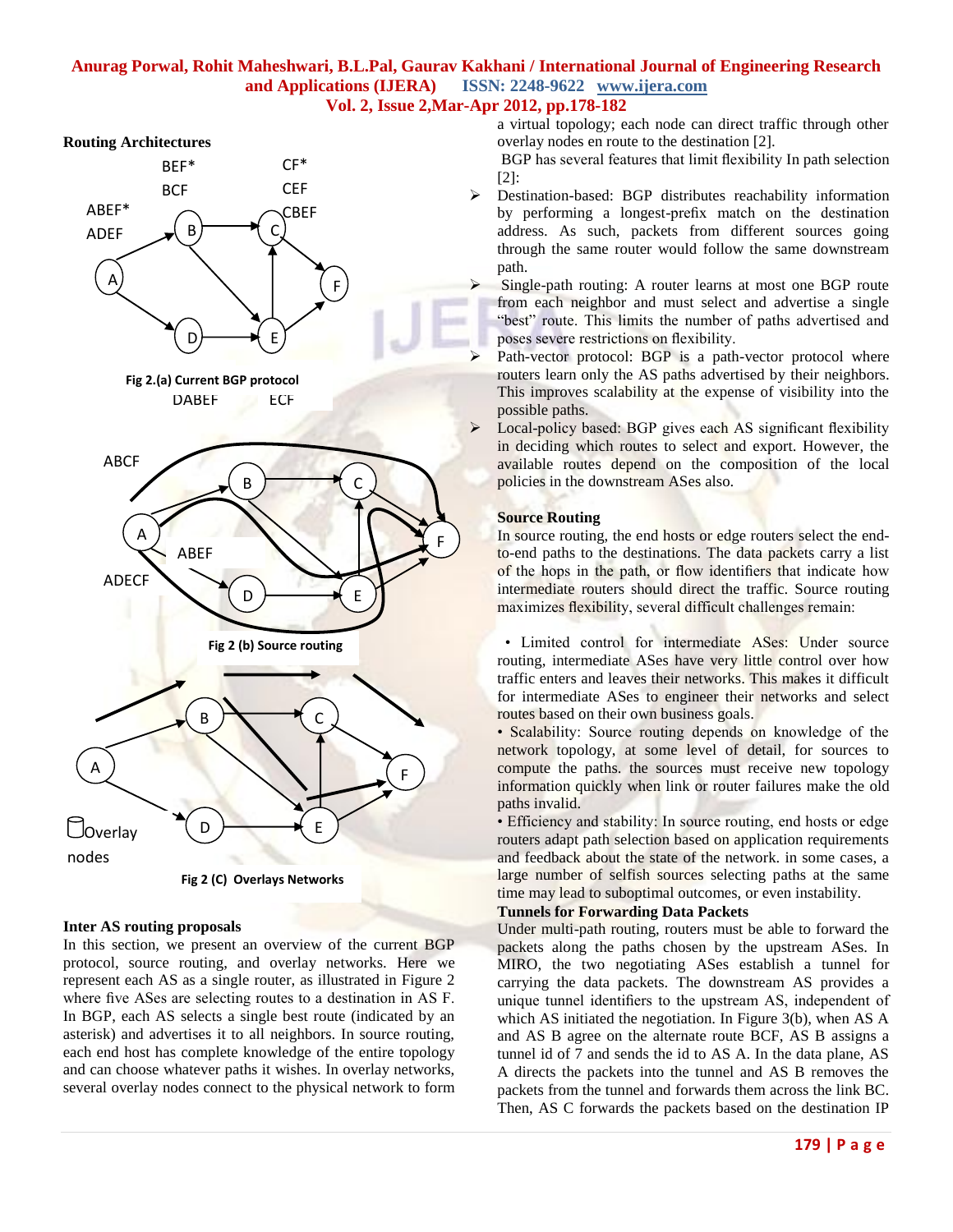address along the default path to AS F. The upstream AS may apply local policies to direct some traffic along alternate paths

and send the remaining packets along the default path .In Figure 3, suppose BCF has lower latency than BEF. Then, AS A may want to direct its real-time traffic via BCF while sending best-effort traffic along BEF, especially if AS B charges for using alternate routes.



**Fig 3 (b) Routing tunnel establishments Fig 3 Multi Path Routing Examples**

#### **Packet Forwarding and Route Setup**

The route setup protocol establishes a logical connection along the sequence of PGs that instantiate a policy route. Consequently, when an outbound packet arrives at a PG, the source PG looks to see if the packet is part of a source -

destination association that has already been bound to a policy route. In order for the association to match, it must have

compatible type of service, user class identifiers, and other global conditions, in addition to the same source and destination addresses. If the association is bound, then it has already been assigned a unique path ID by the source PG. In this case, the packet is encapsulated in an IDPR data packet header, and the packet is forwarded to the next PG on the already established policy route. The header includes the path ID, which is comprised of the source AD, PG, and a unique number assigned by the source PG. It means, many transport sessions may share a policy route, and consequently will use the same path ID. Finally, if no active policy route applies, the PG invokes the route setup [6].

## **2. Motivation and Problem Definition:**

Eras in which we are living, people of the world are growing themselves against the security of the network. Networks must be secure, on which the users are doing trust and continuously sending their sensitive information. So to make secure the networks I want my contribution through this paper.

#### **Problems: Policy-Induced Problems**

Introducing policy into interdomain routing cause's two main problems [1]:

- 1. Protocol oscillations
- 2. Weak security

Protocol Oscillations Instability results from two main causes:

Inter-AS oscillations (caused by policy disputes) and

 Intra-AS oscillations (caused by non-monotonic ranking functions).

#### **Policy Disputes:**

Because BGP's path selection is based on an AS's local preferences, rather than shortest paths, a group of ASes can have preferences that cause 0BGP to oscillate forever. These "policy disputes" occur because there is no possible path assignment for which at least one AS in the system does not have a better path available thus, that AS would switch to the better route. That act of switching creates a different path assignment that is also unstable.

Even when given stable inputs, BGP might never converge! Griffin et al. showed that, in general, determining whether a set of ASes would experience a policy dispute is an NPcomplete problem. They also defined the concept of a "dispute wheel", which describes a circular relationship among a group of ASes where each AS prefers an indirect route via another AS in the group over a direct route to the destination. It might seem that the dispute problem is "solved" because the Gao/Rexford constraints are realistic and they guarantee convergence. We disagree. First, it may be difficult to guarantee that the constraints are satisfied (the proposed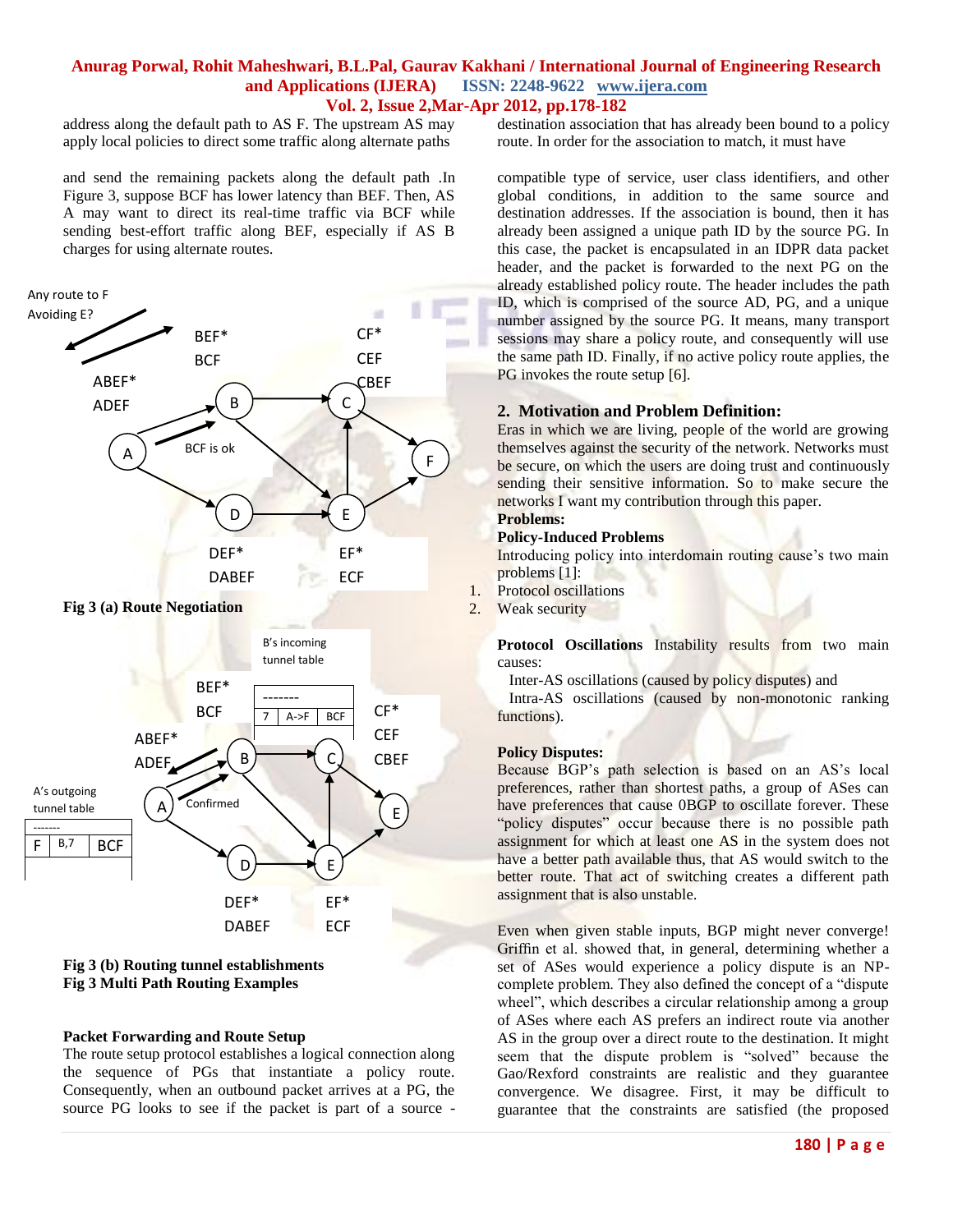2.

constraints on inter-AS relationships are a global property). Second, there may be legitimate reasons to deviate from the

guidelines: an AS may decide to provide transit between two peer ASes (which violates the Gao/Rexford constraints) as part of a special business relationship.

#### **Weak Security**

Interdomain routing involves thousands of competing ASes, each of which sets policy about the routes it is willing to accept and propagate. Interdomain routing security is

particularly difficult because interdomain routing must support complex policy. Today's infrastructure provides scant support for either preventing or detecting invalid routes. BGP does not allow an AS to verify that a route it learns is valid and provides no guarantees about where packets will actually go. Control-Plane Security BGP does not provide any support for controlling route announcements. Specifically, BGP does not prevent an AS from advertising arbitrary prefixes. One of the most fundamental problems in interdomain routing is determining whether an AS is authorized to announce a certain prefix. S-BGP proposes using certificates to bind IP address space to the AS that owns the space, but this solution requires a public key infrastructure, expensive cryptographic operations, and relatively high message overhead. [1].

#### **Data-Plane Security**

Even if an AS could verify that the routes it receives were authentic and policy-compliant, it still cannot verify that packets actually traverse the same ASes as those in the routes AS path. Since policy should ultimately dictate the path that data packets take, we ask [2]:

• Verifying the forwarding path. How can an AS verify that a route's AS path matches the actual forwarding path? A router should reject packets from sources that should not have a valid route through this router to the destination. Deploying packet filters only at routers in large ASes in the Internet "core" could eliminate most of these packets, but an AS must be able to construct these filters in the first place, which would require discovering the routes from the source to that AS.

#### **Scalability Induced Problems**

Interdomain routing must scale too many ASes, routers, and destinations. The three main scaling techniques

- 1. Representing an AS as a single node (e.g., in the AS path),
- 2. Route reflection, and
- 3. Prefix aggregation

Reduce overhead by hiding routing information. In this section, we review how this obfuscation causes serious problems (e.g., slow convergence, forwarding loops, persistent oscillation, and network partitions) and pose open questions related to solving these problems.

1. **Missing Topology Details** - BGP abstracts the routing details inside each AS and aggregates information about routes to individual destinations. These techniques allow BGP to scale, but they also make it difficult to determine the cause of a routing update, which can slow convergence, prevent problem diagnosis, hide fine grained information about the reachability of destinations, and reduce an AS's control over incoming traffic.

3. **Missing Routes -** A route reflector selects a single best route for each destination and advertises this route to its clients, obviating the need for each pair of routers in an AS to exchange routes. Route reflectors reduce the number of BGP sessions in an AS and the total number of BGP routes that each router must learn but can cause forwarding loops, protocol oscillations, and partitions.

## **4. Methodology**

## **Secure and Reliable Interdomain Routing**

Interdomain routing is the process by which different ISPs' networks share information about how to reach destinations on the Internet. However, the information contained within BGP is not authenticated, meaning that an attack or misconfiguration by a router anywhere on the Internet can affect the global flow of traffic to any destination, rendering the destination unreachable [4].

While proposals for securing BGP have been around for quite some time, no protocol design has been adopted and deployed on the Internet due to significant adoption hurdles. A major aspect of our work is to explore designs that reduce these deployment hurdles and to explore how different protocol designs affect adoption. We also look at how different approaches (e.g., multi-path routing) can also protect traffic against attacks or errors from routers already on a legitimate path, which BGP cannot handle at all [4].

## **Improving the Adoptability of BGP Security**

Deploying a more secure version of BGP is fraught with adoption hurdles that are tied deeply into the design assumptions of any solution. For example, the efficiency of the cryptographic primitives used to authenticate secure routing data determines whether routers will need to include new crypto acceleration hardware to support secure BGP. The Secure Path Vector (SPV) proposal uses efficient symmetric key cryptography to significantly reduce the cost of signing and verifying routing announcement. The creation of a PKI to establish public keys to authenticate address space ownership and identify ASes is another case where BGP adoption faces a large one-time cost. Our "Grassroots PKI" proposal offers a novel mechanism that lets the PKI start out in a simple manner and grow more secure over time. Finally, the exact type of protection offered by a routing protocol affects the level of protection it provides during partial deployment. [5].

## **Multi-Path Availability Centric Routing**

Unlike traditional secure interdomain routing research, which focuses on cryptographically securing the contents of the BGP protocol to avoid invalid announcement, we explore the possibility of having the infrastructure expose many possible paths and allowing end-hosts to select among those paths to determine which path "works". Since most end-host traffic that needs strong security is already capable of recognizing the valid destination using end-to-end mechanisms like SSL and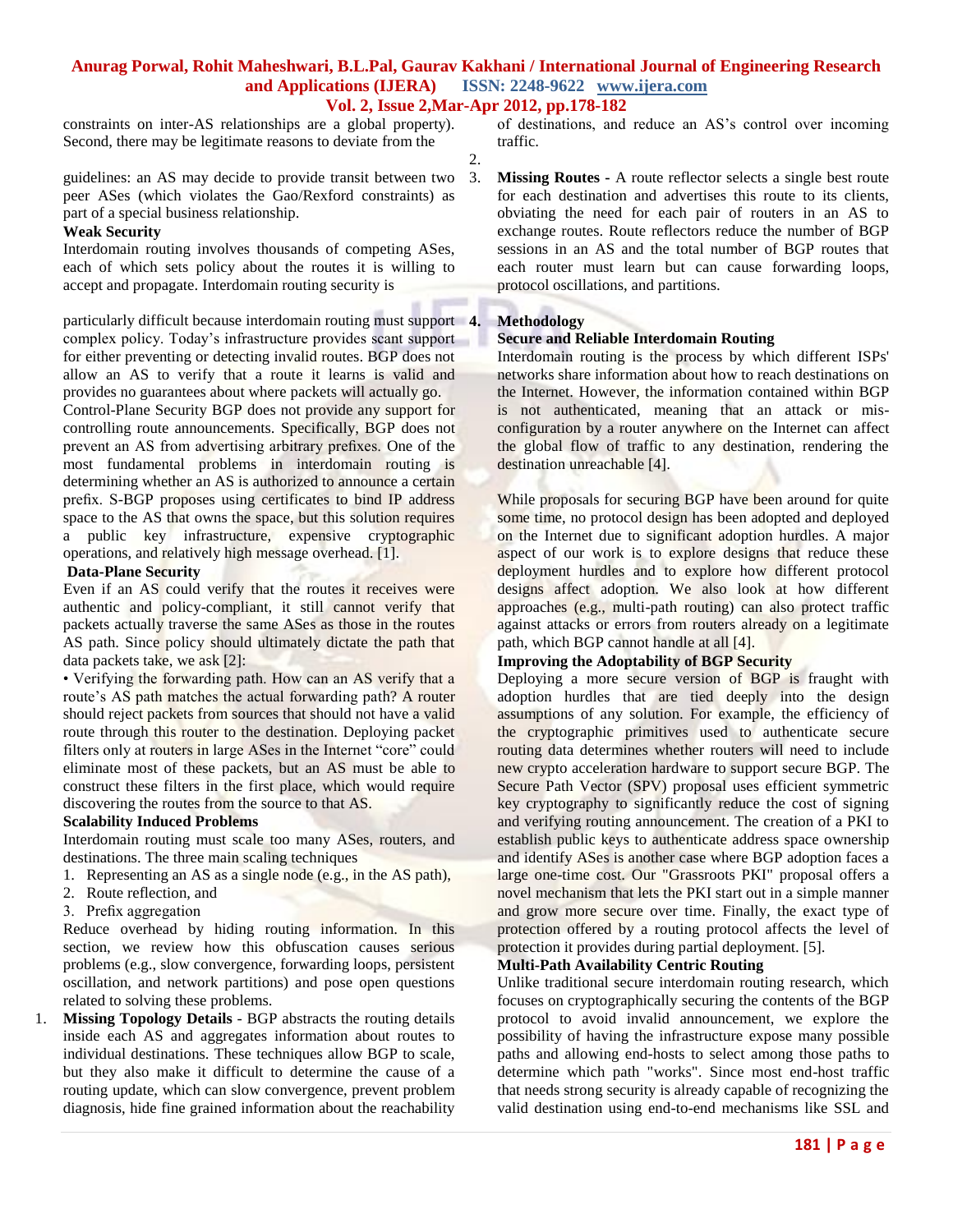IPSec, this approach offers powerful robustness with only minor changes to the infrastructure, and none of the cryptographic and management overhead of securing BGP. We refer to this simple and light-weight approach as Availability Centric Routing, because the infrastructure is focused on making sure at least one legitimate path is available, not on the correctness of all routing information [2].

## **Inter-domain Routing Security in the Internet**

Inter-domain routing in the Internet is managed using BGP4 .This was originally developed for use in a trusted environment, and so provides little security against attackers or misconfiguration. Current BGP operations depend completely on peers trusting one another not to inject bad information into the routing updates. This is coupled with limited filtering (e.g. to filter out advertisements of unallocated address space, and to ensure that downstream customers only advertise their own address prefixes). In addition to such filtering, there is some use of TCP-MD5 to provide integrity protection for the protocol between peer routers [9].

Approaches to BGP security which avoid the use of cryptographic components by relying on BGP policy tools have also been proposed. One solution, pgBGP (Pretty Good BGP), simply adjusts BGP policies to provide some additional cautiousness in accepting new routes. New origin ASs for a prefix are regarded as suspicious for a period of time, and then accepted as normal. This reduces the likelihood of a (shortlived) prefix or sub-prefix hijacking being successful when used in conjunction with appropriate monitoring systems.[9].

## **Routing Security**

"Good housekeeping" practices that are intended to prevent the local routing infrastructure from being subverted. After all, routers represent one of the more vulnerable points of weakness in the entire framework of routing security, and if an attacker can gain control of a router within a network, or gain control of its configuration, then using this platform to inject false information into the routing system is a logical next step. So the first element of the security framework is protection of the routing elements themselves [8].

The vulnerability here to protect the integrity of operation of the routing protocols, is that if a third party can inject packets into the routing protocol exchange, then, at the very least the attacker can disrupt the operation of the routing protocol and cause various forms of disruption and denial of service. There is also the potential to hijack a routing peering session and inject false information into the routing system. So the second element of the security framework is that of protection of the routing protocols [8].

The basic questions that need to be answered in a secure routing framework include establishing the bona fides of the party that originally injected the information into the routing system, as well as the bona fides of the routing prefix itself. This identity information is not of any intrinsic value in itself, but a means to answer the more fundamental question of whether this party has the necessary credentials or permission to inject this information. Have they been authorized to originate a reach ability advertisement for this particular address prefix? The associated question is: Is the address prefix valid? In other words, has this prefix been duly allocated for use through the established address distribution procedures, and is it valid to use this particular address range in the context of the public Internet? [8].

#### **4. Conclusions and future work**

In this paper, we aim at providing a comprehensive approach at defining the security issues that concern interdomain routing. Then, by providing a few solutions, this will give us the ability to analyze and compare them. The solutions chosen are Secure-BGP (S-BGP) and secure origin BGP (soBGP).

This choice was made because of the high focus of the research community on these two protocols. They both aim at providing a certain level of security to the de-facto standard of interdomain routing: BGP. To sum up, although BGP was provided with a few security mechanisms, it has not shown that it is safe and secure. Moreover, these mechanisms are independent from the protocol and they represent measures applied only by those who want to. Thus, mechanisms inclusive to the protocol should be designed and implemented. However, research has brought us a few still debatable solutions to this issue. Interdomain routing has shown quite a lot of interest in the last decade. This is due to its importance to many organizations and the whole Internet community in general. The Internet has become a fundamental resource in academic institutions, government agencies and small to large businesses, as well as a vibrant part of our daily lives. This large network of networks requires the interconnection and collaboration of a significant number of autonomously controlled networks. The good functioning of communication in the Internet relies on routing, which is the component that determines feasible paths (or routes) for data to follow from a source to a destination. Today and for nearly two decades, the Internet has seen a new born protocol that could cope with its scale of growth. The Border Gateway Protocol relies on the exchange of messages. More precisely, the routing information provided in tables relies on UPDATE messages exchanged between bordering routers in Autonomous Systems. The way BGP-4 was designed excluded it from all security aspects. This led to an insecure interdomain routing protocol deployed in the entire Internet. BGP has shown many weaknesses and vulnerabilities to malicious behavior. Since BGP requires the use of a TCP session, it inherited all the issues that the Transport Control Protocol has. It became vulnerable to even a larger number of different attacks. BGP can be subject to eavesdropping, replay, message insertion, message deletion, message modification, manin-the-middle, and denial of service attacks. If the routing infrastructure is attacked and apprehended, it can be used to attack other systems on the Internet such as DNS.

Many countermeasures were built to secure BGP. However, they are not part of the protocol and some of them employ weak security mechanisms. In order to provide a comprehensive